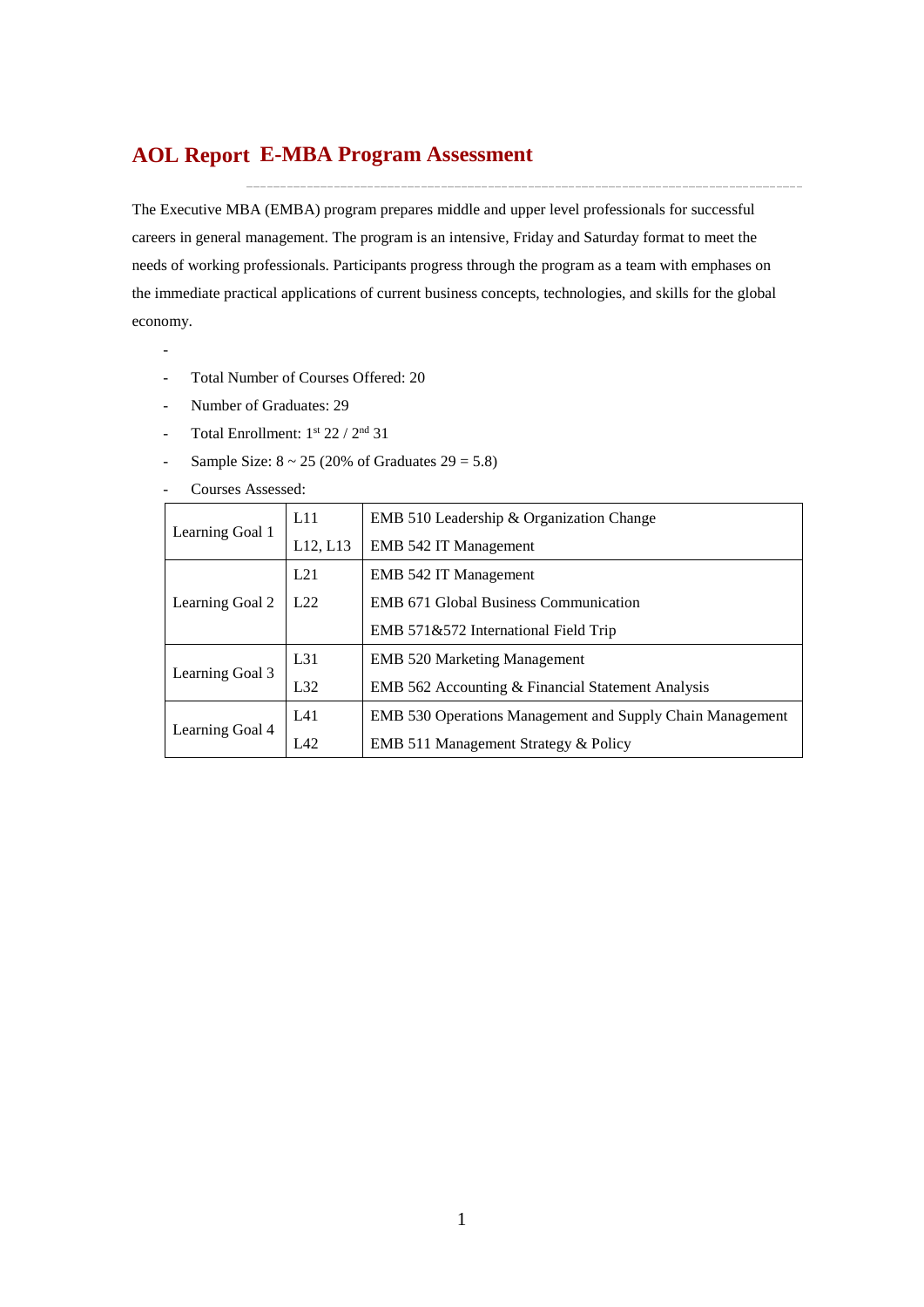## *Overview of Assessment*

| <b>E-MBA Program Assessment: Learning Goal 1</b>                                                                                                                                                                                                                            |                                                      |                                                                                                                                                                                                                                                                                                 |  |  |  |  |  |  |  |
|-----------------------------------------------------------------------------------------------------------------------------------------------------------------------------------------------------------------------------------------------------------------------------|------------------------------------------------------|-------------------------------------------------------------------------------------------------------------------------------------------------------------------------------------------------------------------------------------------------------------------------------------------------|--|--|--|--|--|--|--|
| Our graduates will use team building and high-performance management behaviors to lead a team<br>task successfully in competitive environment.                                                                                                                              |                                                      |                                                                                                                                                                                                                                                                                                 |  |  |  |  |  |  |  |
| <b>Learning Objective</b>                                                                                                                                                                                                                                                   | <b>Sample</b>                                        | <b>Methods</b>                                                                                                                                                                                                                                                                                  |  |  |  |  |  |  |  |
| (L11) Our students will have high-<br>performance leadership skill.<br>(L12) Our students will know how to build a<br>team successfully in competitive environment.<br>(L13) Our students will effectively manage<br>team members for solving organizational<br>challenges. | Students enrolled in<br>EMB 510/542<br>$N = 20 - 25$ | - Course-embedded survey<br>- Reflective assessment of<br>leadership styles/skills<br>completed by team members<br>in EMB $510$<br>- Team members assessment by<br>their team leader in EMB 542<br>- All assessment rubrics with<br>detailed evaluation criteria<br>were developed by faculties |  |  |  |  |  |  |  |

#### **Findings**

- Using a course-embedded survey, the team members in EMB510 assessed L11 which evaluated the leadership style and skills of their team leader. Average scores for each of the evaluation criteria for L11 exceed 2 (meets expectations).
- Using a course-embedded survey, the team leaders in EMB 542 assessed L12 and L13 which evaluated the team building skills of their team members. Average scores for each of the evaluation criteria for L12 and L13 exceed 2 (meets expectations).

\* 1 (Fails to Meet Expectations) 2 (Meets Expectations) 3 (Exceeds Expectations)

**-** Most EMBA students are team leaders at their companies. Thus, L11, L12, and L13 are satisfied.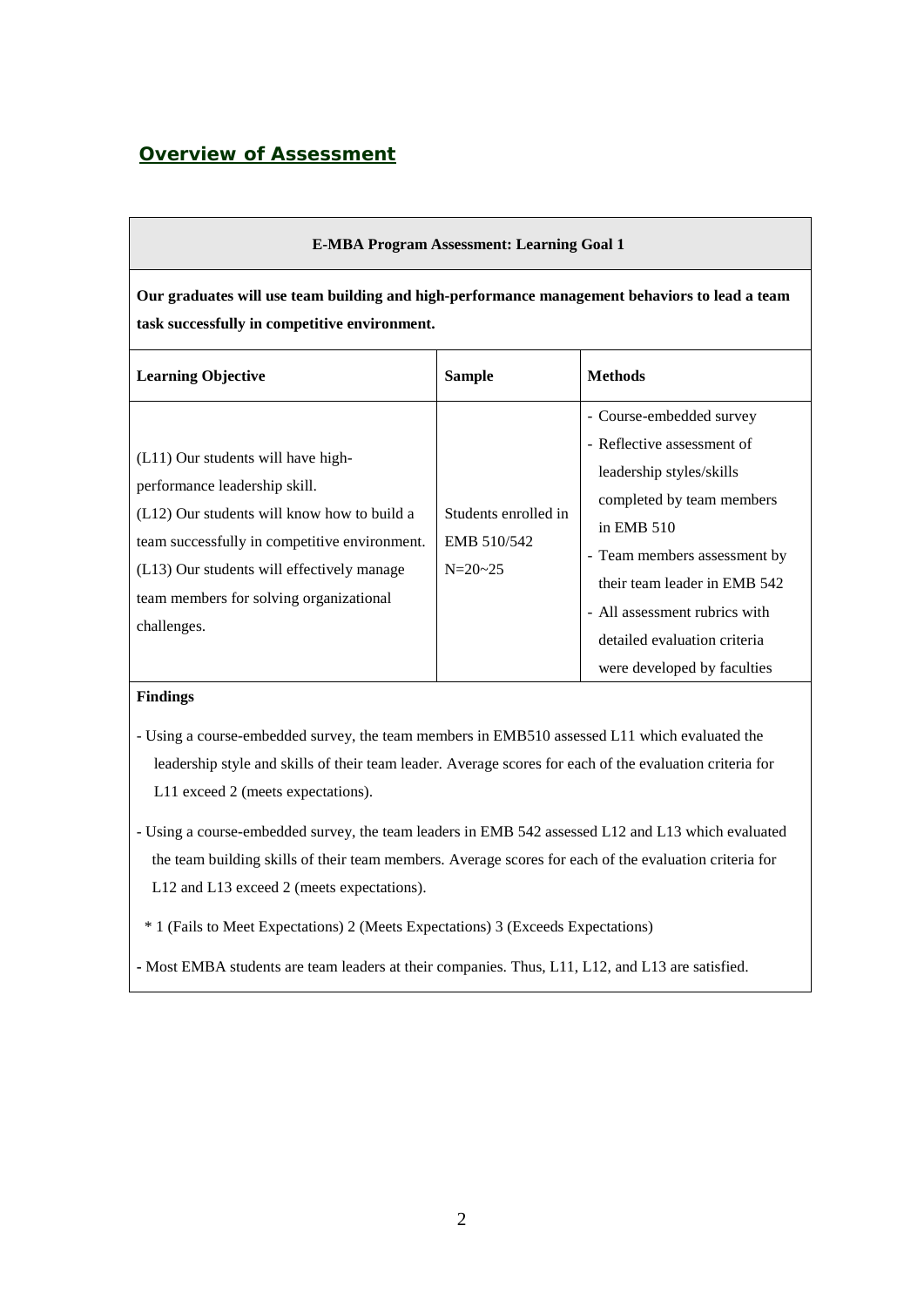|                                                                                                                                                                                                                                           | <b>E-MBA Program Assessment: Learning Goal 2</b>                   |                                                                                                                                                                                                                                                                                                     |  |  |  |  |  |
|-------------------------------------------------------------------------------------------------------------------------------------------------------------------------------------------------------------------------------------------|--------------------------------------------------------------------|-----------------------------------------------------------------------------------------------------------------------------------------------------------------------------------------------------------------------------------------------------------------------------------------------------|--|--|--|--|--|
| Our graduates will have a global perspective.                                                                                                                                                                                             |                                                                    |                                                                                                                                                                                                                                                                                                     |  |  |  |  |  |
| <b>Learning Objective</b>                                                                                                                                                                                                                 | <b>Sample</b>                                                      | <b>Methods</b>                                                                                                                                                                                                                                                                                      |  |  |  |  |  |
| (L21) Our students will understand global<br>business issues and relate current issues to<br>emerging business opportunities.<br>(L22) Our students will have command of<br>business English or other language of major<br>global market. | Students enrolled in<br>EMB 542/671/<br>571&572<br>$N = 8 \sim 11$ | - Assessment task force scored<br>case solutions written in English<br>in EMB $542$<br>- Assessment task force scored<br>business presentation and<br>communication in English in<br><b>EMB 671</b><br>- All assessment rubrics with<br>detailed evaluation criteria were<br>developed by faculties |  |  |  |  |  |

#### **Findings**

- Using the assessment rubric, the assessment task force for EMB542 evaluated L21. Average scores for each of the evaluation criteria for L21 exceed 2 (meets expectations).
- Using the assessment rubric, the assessment task force for EMB 671 evaluated L22. Average scores for each of the evaluation criteria for L22 are exactly 3 (Exceeds Expectations).
- \* 1 (Fails to Meet Expectations) 2 (Meets Expectations) 3 (Exceeds Expectations)
- In addition, all EMBA students participated and passed two international field trip courses (EMB 571&572) conducted at UC Berkeley and Stanford University in the United States and INSEAD in France. During this field trip, all EMBA students were required to take courses in English and also expected to deliver a final presentation in English at the end of the course. In order to pass these courses, they were required to communicate with highly proficient business English skills. Thus, our graduates satisfy the global perspective learning goals (L21, L22).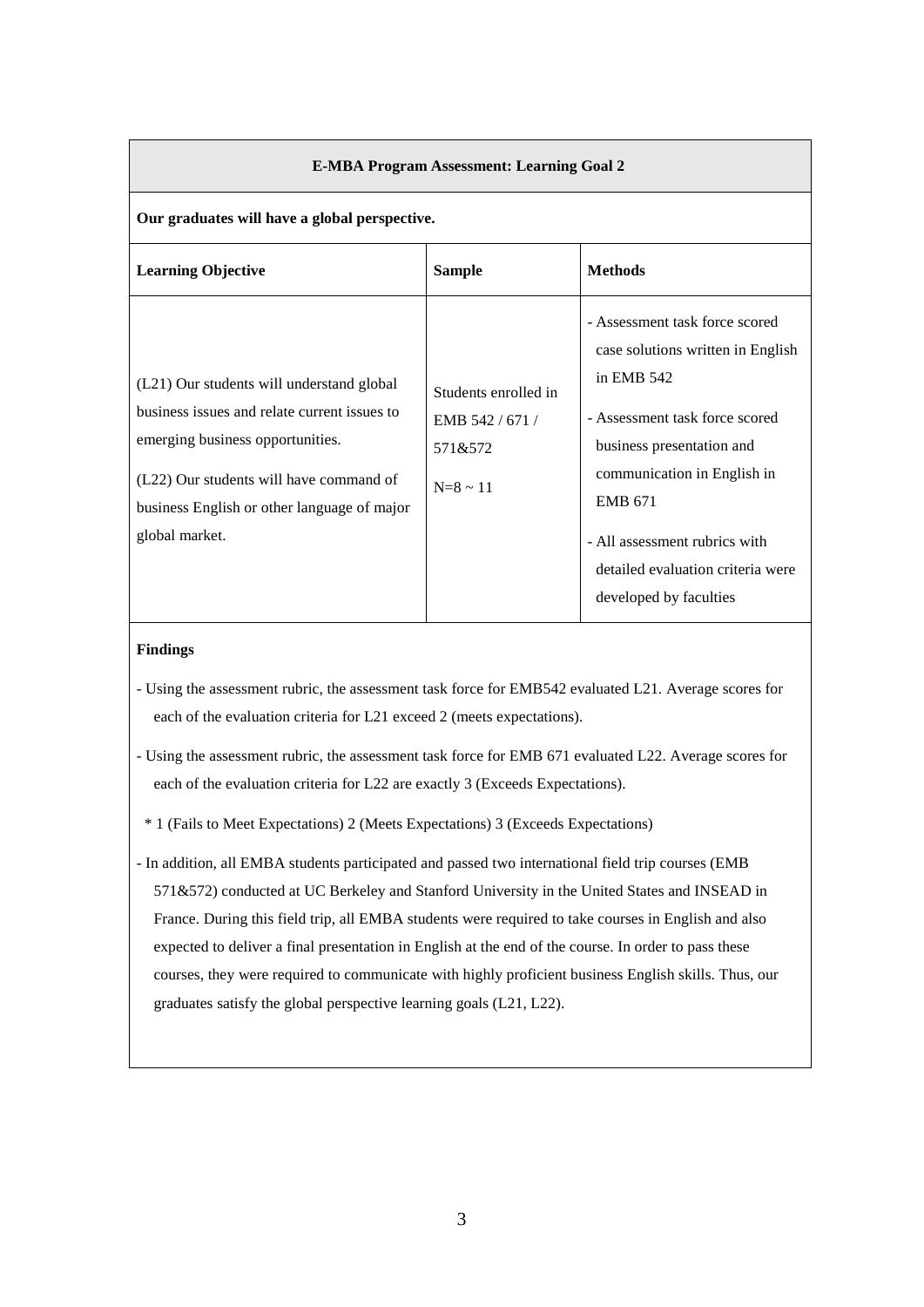| Our graduates will understand the gravity of ethical behavior and corporate social responsibility.                                                                                                                                   |                                                        |                                                                                                                                                                                                                                                                                                                    |  |  |  |  |  |  |
|--------------------------------------------------------------------------------------------------------------------------------------------------------------------------------------------------------------------------------------|--------------------------------------------------------|--------------------------------------------------------------------------------------------------------------------------------------------------------------------------------------------------------------------------------------------------------------------------------------------------------------------|--|--|--|--|--|--|
| <b>Learning Objective</b>                                                                                                                                                                                                            | <b>Sample</b>                                          | <b>Methods</b>                                                                                                                                                                                                                                                                                                     |  |  |  |  |  |  |
| (L31) Our students will identify ethical and<br>social dilemma and be able to recognize and<br>evaluate alternative courses of action<br>(L32) Our students will know the<br>professional code of conduct within their<br>discipline | Students enrolled in<br>EMB 520/562<br>$N = 8 \sim 20$ | - All lectures and term project<br>presentations were recorded<br>for evaluation (DVD)<br>- Assessment task force scored<br>the term project presentation<br>and its output in EMB 520<br>- Course-embedded survey<br>- All assessment rubrics with<br>detailed evaluation criteria<br>were developed by faculties |  |  |  |  |  |  |

#### **E-MBA Program Assessment: Learning Goal 3**

#### **Findings**

- Using the assessment rubric, the assessment task force for EMB520 evaluated L31. Average scores for each of the evaluation criteria for L31 exceed 2 (meets expectations).
- Using a course-embedded survey, students in EMB 562 assessed L32. Average scores for each of the evaluation criteria for L32 exceed 2 (meets expectations).
- \* 1 (Fails to Meet Expectations) 2 (Meets Expectations) 3 (Exceeds Expectations).
- Thus, our graduates satisfy the ethical behavior and CSR learning goals (L31, L32).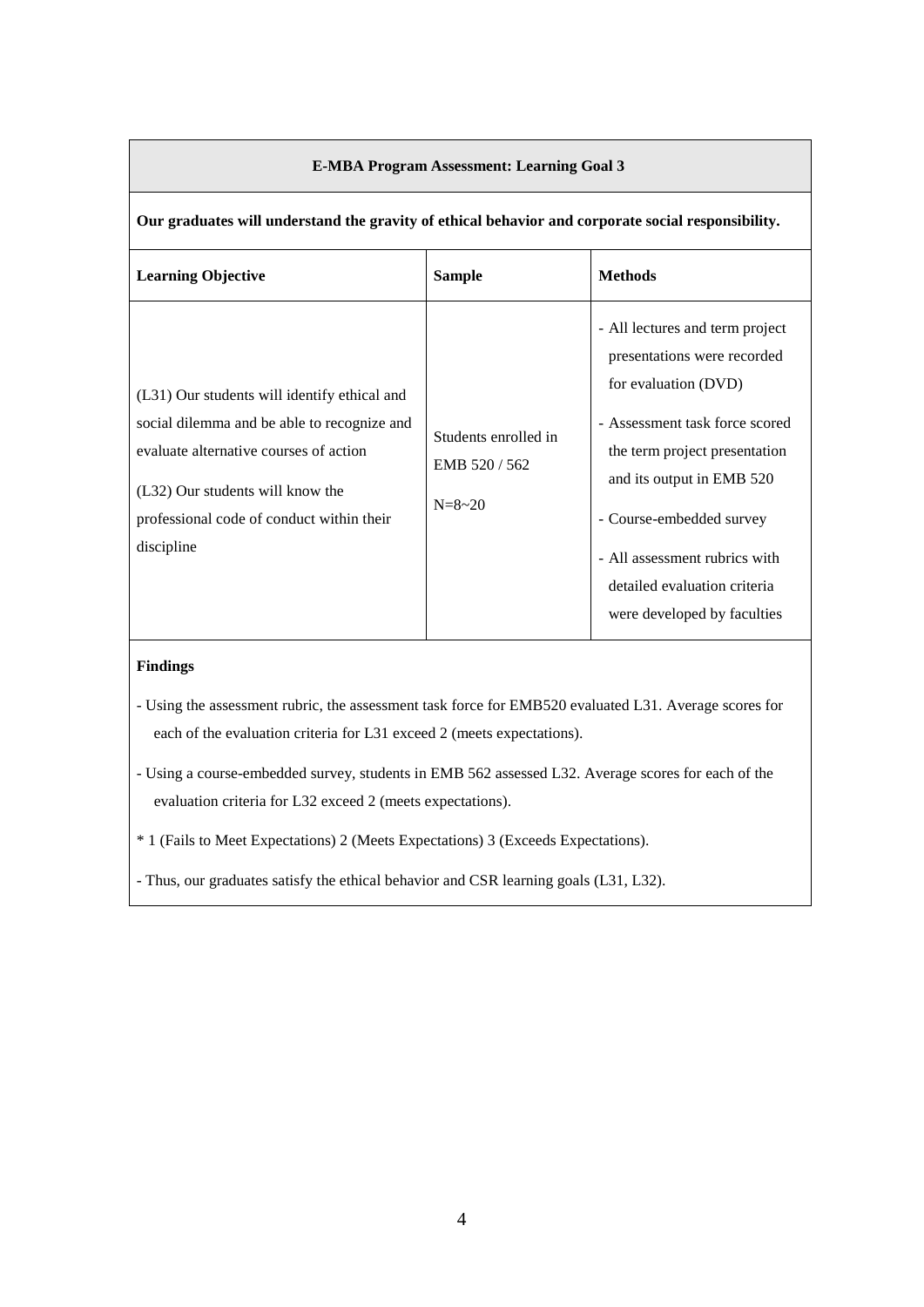#### **E-MBA Program Assessment: Learning Goal 4**

**Our graduates will be able to strategically analyze business cases and integrate different disciplines in solving business problems.**

| <b>Learning Objective</b>                                                                                                                                                                                                         | <b>Sample</b>                                | <b>Methods</b>                                                                                                                                                                                                                                                                                                                                        |
|-----------------------------------------------------------------------------------------------------------------------------------------------------------------------------------------------------------------------------------|----------------------------------------------|-------------------------------------------------------------------------------------------------------------------------------------------------------------------------------------------------------------------------------------------------------------------------------------------------------------------------------------------------------|
| (L41) Our students will use appropriate<br>analytical techniques to solve business<br>problems and will demonstrate the ability of<br>sound business judgment<br>(L42) Our students will synthesize different<br>discipline areas | Students enrolled in<br>EMB 530/511<br>$N=8$ | - All lectures and term project<br>presentations were recorded<br>for evaluation (DVD)<br>- Assessment task force scored<br>the term project presentation<br>and its output in EMB 530<br>- Assessment task force scored<br>case solutions in EMB 511<br>- All assessment rubrics with<br>detailed evaluation criteria<br>were developed by faculties |

### **Findings**

- Using the assessment rubric, the assessment task force for EMB530 evaluated L41. Average scores for each of the evaluation criteria for L41 exceed 2 (meets expectations).

- Using the assessment rubric, the assessment task force for EMB511 evaluated L42. Average scores for each of the evaluation criteria for L42 exceed 2 (meets expectations).

\* 1 (Fails to Meet Expectations) 2 (Meets Expectations) 3 (Exceeds Expectations)

- Thus, our graduates satisfy the strategic analysis learning goals (L41, L42).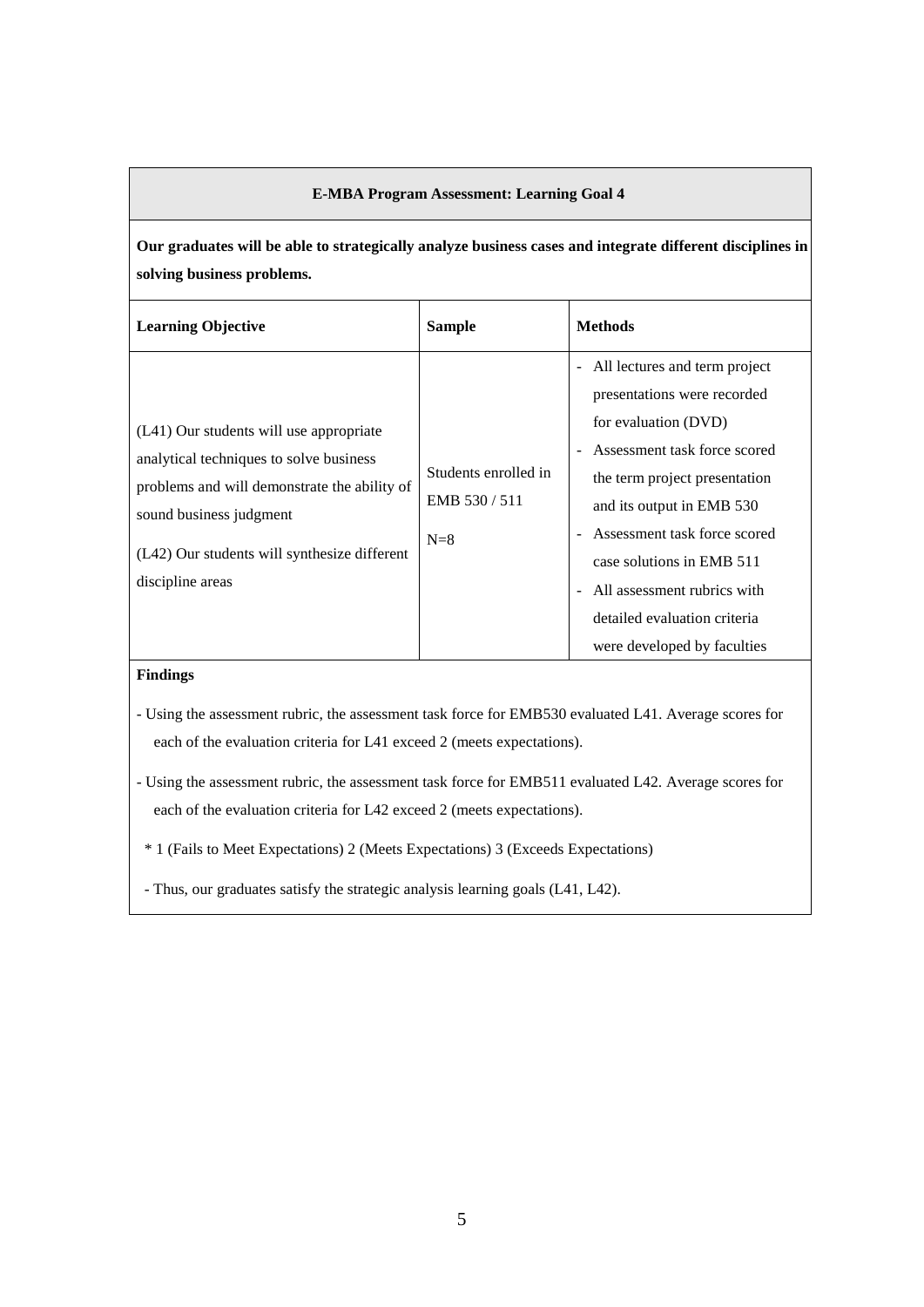### *Overall Review*

The Executive MBA (EMBA) program prepares middle and upper level professionals for successful careers in general management. The EMBA program aims to strengthen essential qualities of general managers and develop and nurture middle and upper professionals to become leaders who are creative and innovative. In general, general managers should have personal qualities and skills including the leadership for leading organizations and human resources and effective communication and collaboration skills.

Based on these personal qualities and attributes, we establish four learning goals for the program; team building and task management, global perspective, understanding of ethical problems, and business problem-solving. In order to assess the accomplishments of each learning goal, we utilize various assessment methods including evaluation of team project presentations, course-embedded surveys on students, OPI level tests, and many more.

Assessment results based on all assessment methods suggest that the EMBA program fulfills the expectations of Assurance of Learning (AoL). More specifically, the average scores for four learning goals exceeded 2 (i.e. 'Meets Expectation'). Therefore, we can conclude that the EMBA program is fully qualified to be a member of AACSB.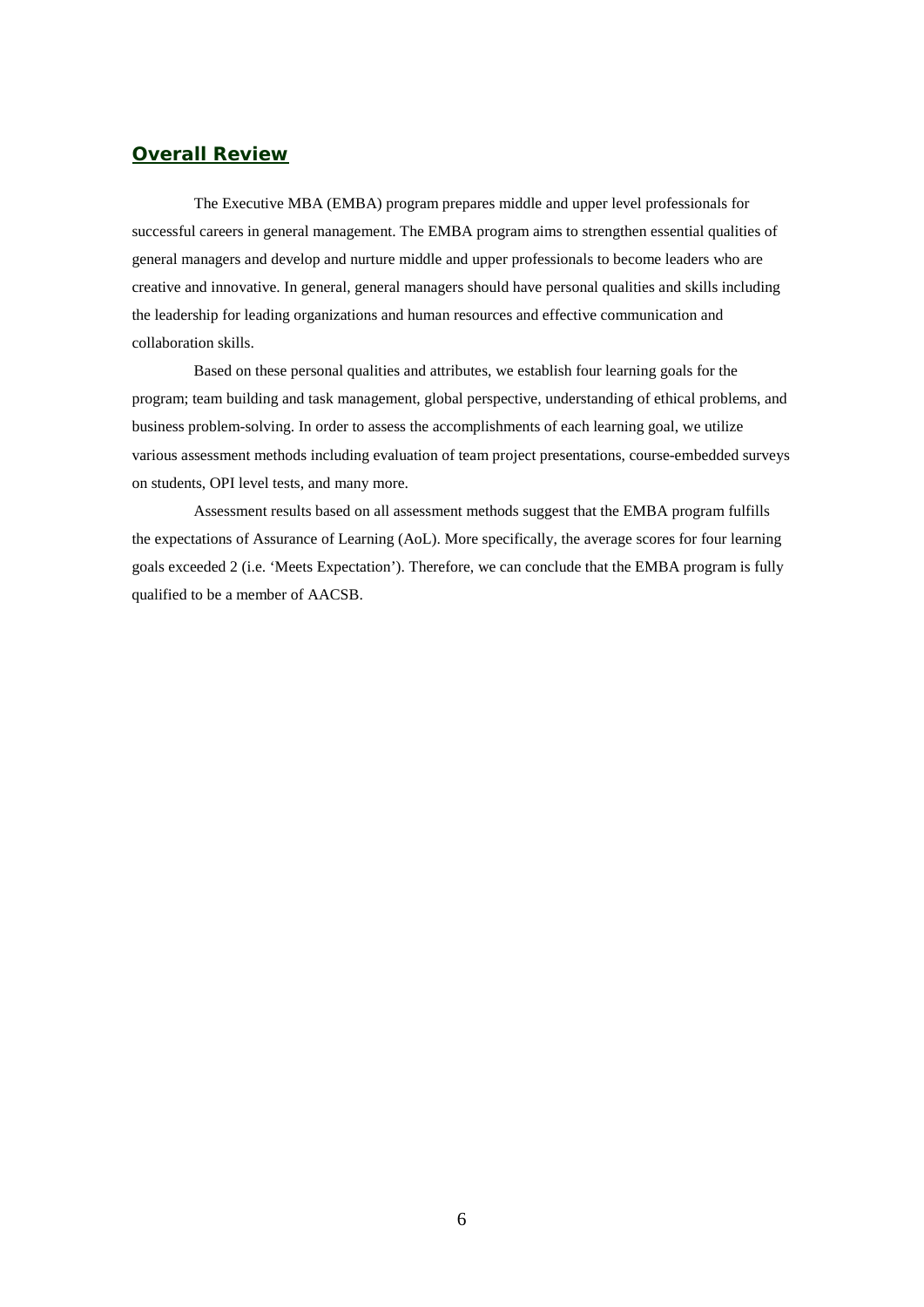# *Data Analyses and Results*

| Assessment Learning Goal 1: EMB 510 / EMB 542                                                                      |                                                                                        |                |                |                |                  |                |                |                |                |                |                |
|--------------------------------------------------------------------------------------------------------------------|----------------------------------------------------------------------------------------|----------------|----------------|----------------|------------------|----------------|----------------|----------------|----------------|----------------|----------------|
| $\overline{\phantom{0}}$                                                                                           | Randomly selected students who were enrolled in EMB 510/542 class completed the survey |                |                |                |                  |                |                |                |                |                |                |
| Team members assessed their team leader for evaluating L11, and team leaders assessed their team<br>$\blacksquare$ |                                                                                        |                |                |                |                  |                |                |                |                |                |                |
| members for evaluating L12 and L13                                                                                 |                                                                                        |                |                |                |                  |                |                |                |                |                |                |
| Student No.                                                                                                        |                                                                                        |                | L11            |                |                  |                | L12            |                | L13            |                |                |
| (EMB 510/542)                                                                                                      | $\mathbf{1}$                                                                           | $\overline{2}$ | 3              | $\overline{4}$ | $\mathbf{1}$     | 2              | 3              | $\overline{4}$ | $\mathbf{1}$   | $\overline{2}$ | 3              |
| $\mathbf{1}$                                                                                                       | 3                                                                                      | 3              | $\mathfrak{Z}$ | 3              | 3                | 3              | 3              | 3              | 3              | $\overline{2}$ | 3              |
| $\overline{2}$                                                                                                     | 3                                                                                      | 3              | $\mathfrak{Z}$ | 3              | 3                | 3              | $\overline{2}$ | 3              | $\overline{2}$ | $\overline{2}$ | $\overline{2}$ |
| 3                                                                                                                  | $\overline{c}$                                                                         | 3              | $\mathfrak{Z}$ | 3              | $\sqrt{2}$       | $\mathfrak{Z}$ | $\overline{2}$ | $\overline{2}$ | 3              | $\mathfrak{Z}$ | $\overline{2}$ |
| $\overline{4}$                                                                                                     | 3                                                                                      | $\overline{2}$ | $\overline{2}$ | $\overline{2}$ | $\boldsymbol{2}$ | $\overline{2}$ | $\overline{2}$ | $\overline{2}$ | $\overline{2}$ | $\sqrt{2}$     | $\overline{2}$ |
| 5                                                                                                                  | $\overline{c}$                                                                         | 3              | $\overline{2}$ | 3              | $\overline{c}$   | $\overline{2}$ | $\overline{2}$ | $\overline{2}$ | $\overline{2}$ | $\overline{c}$ | $\overline{2}$ |
| $\sqrt{6}$                                                                                                         | $\overline{c}$                                                                         | $\overline{2}$ | $\overline{2}$ | 2              | $\boldsymbol{2}$ | $\overline{2}$ | $\overline{2}$ | $\overline{2}$ | $\overline{2}$ | $\overline{2}$ | $\overline{2}$ |
| $\tau$                                                                                                             | $\boldsymbol{2}$                                                                       | 3              | $\mathfrak{Z}$ | 3              | $\boldsymbol{2}$ | $\overline{2}$ | $\overline{2}$ | $\overline{2}$ | $\overline{c}$ | $\overline{2}$ | $\overline{2}$ |
| $\,8\,$                                                                                                            | 3                                                                                      | 3              | $\overline{2}$ | 3              | 3                | 3              | 3              | 3              | 3              | $\mathfrak{Z}$ | 3              |
| 9                                                                                                                  | 3                                                                                      | $\overline{2}$ | 3              | $\mathfrak{Z}$ | 3                | 3              | 3              | 3              | $\mathfrak{Z}$ | 3              | 3              |
| 10                                                                                                                 | 3                                                                                      | 3              | $\mathfrak{Z}$ | 3              | 3                | $\mathfrak{Z}$ | 3              | 3              | 3              | 3              | 3              |
| 11                                                                                                                 | 3                                                                                      | 3              | 3              | 3              | 3                | 3              | 3              | 3              | 3              | 3              | 3              |
| 12                                                                                                                 | 3                                                                                      | 3              | 3              | 3              | 3                | 3              | 3              | 3              | 3              | 3              | 3              |
| 13                                                                                                                 | 3                                                                                      | 3              | $\mathfrak{Z}$ | 3              | 3                | 3              | 3              | $\overline{3}$ | 3              | 3              | 3              |
| 14                                                                                                                 | 3                                                                                      | 3              | $\mathfrak{Z}$ | 3              | 3                | 3              | 3              | 3              | 3              | 3              | 3              |
| 15                                                                                                                 | 3                                                                                      | 3              | $\mathfrak{Z}$ | $\mathfrak{Z}$ | 3                | $\mathfrak{Z}$ | $\overline{3}$ | 3              | 3              | 3              | 3              |
| 16                                                                                                                 | $\overline{c}$                                                                         | $\sqrt{2}$     | $\sqrt{2}$     | $\mathbf{2}$   | 3                | $\mathfrak{Z}$ | 3              | $\overline{3}$ | $\mathfrak{Z}$ | $\mathfrak{Z}$ | 3              |
| 17                                                                                                                 | 3                                                                                      | 3              | 3              | 3              | 3                | 3              | 3              | 3              | $\mathfrak{Z}$ | $\mathfrak{Z}$ | 3              |
| 18                                                                                                                 | 2                                                                                      | $\overline{2}$ | $\sqrt{2}$     | $\sqrt{2}$     | $\sqrt{3}$       | $\mathfrak{Z}$ | $\mathfrak{Z}$ | $\mathfrak{Z}$ | $\mathfrak{Z}$ | 3              | $\mathfrak{Z}$ |
| 19                                                                                                                 | 3                                                                                      | 3              | 3              | 3              | 3                | 3              | 3              | 3              | 3              | 3              | 3              |
| 20                                                                                                                 | 3                                                                                      | 3              | $\mathfrak{Z}$ | 3              | 3                | 3              | 3              | 3              | 3              | 3              | 3              |
| 21                                                                                                                 |                                                                                        |                |                |                | 3                | 3              | 3              | $\mathfrak{Z}$ | $\mathfrak{Z}$ | $\mathfrak{Z}$ | 3              |
| 22                                                                                                                 |                                                                                        |                |                |                | 3                | 3              | 3              | 3              | 3              | 3              | 3              |
| 23                                                                                                                 |                                                                                        |                |                |                | 3                | 3              | 3              | 3              | 3              | $\mathfrak{Z}$ | 3              |
| 24                                                                                                                 |                                                                                        |                |                |                | 3                | 3              | 3              | 3              | 3              | 3              | 3              |
| 25                                                                                                                 |                                                                                        |                |                |                | 3                | 3              | 3              | $\overline{3}$ | 3              | 3              | 3              |
| Avg. for each                                                                                                      | 2.70                                                                                   | 2.75           | 2.70           | 2.80           | 2.80             | 2.84           | 2.76           | 2.80           | 2.80           | 2.76           | 2.76           |
| criteria                                                                                                           |                                                                                        |                |                |                |                  |                |                |                |                |                |                |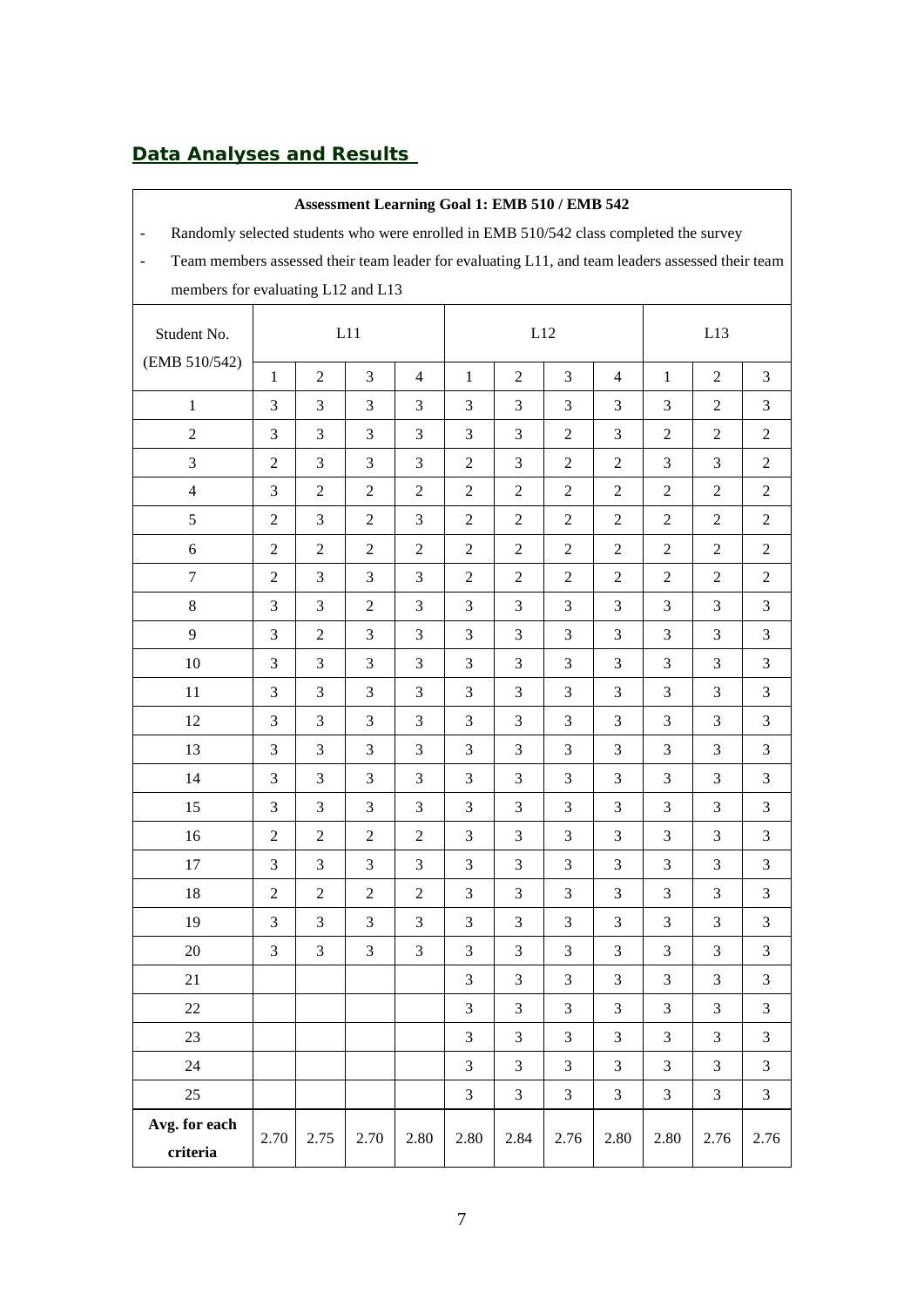| Avg. for each<br>learning goal |    |                  | 2.74 |    | 2.80 |          |    |    | 2.77         |              |              |
|--------------------------------|----|------------------|------|----|------|----------|----|----|--------------|--------------|--------------|
| 3 point total                  | 14 | 15               | 14   | 16 | 20   | 21       | 19 | 20 | 20           | 19           | 19           |
| 2 point total                  | 6  |                  | 6    | 4  |      | 4        | 6  |    |              | <sub>b</sub> | <sub>0</sub> |
| 1 point total                  | 0  | $\boldsymbol{0}$ | 0    | 0  | 0    | $\theta$ | 0  | 0  | $\mathbf{0}$ | 0            |              |

\* Criteria : 1 (Fails to Meet Expectations) 2 (Meets Expectations) 3 (Exceeds Expectations)

\* Unit: Score (Trait) Person (Point)

#### **Assessment Learning Goal 2: EMB 542 / EMB 671 / EMB 571&572**

- An evaluator analyzed and scored case solutions written in English (ex. HBR case) for evaluating L21 and L22
- An evaluator interviewed the professor to confirm the assessment results
- All EMBA students participated in international field trip courses at UC Berkeley, Stanford Univ., and INSEAD

| Student No.                    |                | L21            |                | L22            |                  |                  |                  |
|--------------------------------|----------------|----------------|----------------|----------------|------------------|------------------|------------------|
| (EMB542/571&572)               | $\mathbf{1}$   | $\overline{2}$ | $\overline{3}$ | $\overline{4}$ | $\mathbf{1}$     | $\overline{2}$   | 3                |
| $\mathbf{1}$                   | 3              | 3              | 3              | $\overline{2}$ | 3                | 3                | 3                |
| $\overline{2}$                 | 3              | $\overline{2}$ | 3              | $\overline{2}$ | 3                | 3                | 3                |
| 3                              | 3              | 3              | $\overline{3}$ | 3              | 3                | 3                | 3                |
| $\overline{4}$                 | 3              | 3              | $\overline{2}$ | $\overline{2}$ | 3                | 3                | 3                |
| 5                              | $\overline{2}$ | $\overline{2}$ | 3              | $\overline{2}$ | 3                | 3                | 3                |
| 6                              | 3              | 3              | $\overline{2}$ | 3              | 3                | 3                | 3                |
| $\overline{7}$                 | 3              | 3              | 3              | $\overline{c}$ | 3                | 3                | 3                |
| 8                              | 3              | 3              | 3              | 3              | 3                | 3                | 3                |
| 9                              |                |                |                |                | 3                | 3                | 3                |
| 10                             |                |                |                |                | 3                | 3                | $\mathfrak{Z}$   |
| 11                             |                |                |                |                | 3                | 3                | $\mathfrak{Z}$   |
| Avg. for each<br>criteria      | 2.88           | 2.75           | 2.75           | 2.38           | 3                | $\mathfrak{B}$   | $\mathfrak{Z}$   |
| Avg. for each<br>learning goal |                |                | 2.69           |                | 3                |                  |                  |
| 3 point                        | $\overline{7}$ | 6              | 6              | 3              | 11               | 11               | 11               |
| 2 point                        | $\mathbf{1}$   | $\overline{2}$ | $\overline{2}$ | 5              | $\boldsymbol{0}$ | $\boldsymbol{0}$ | $\boldsymbol{0}$ |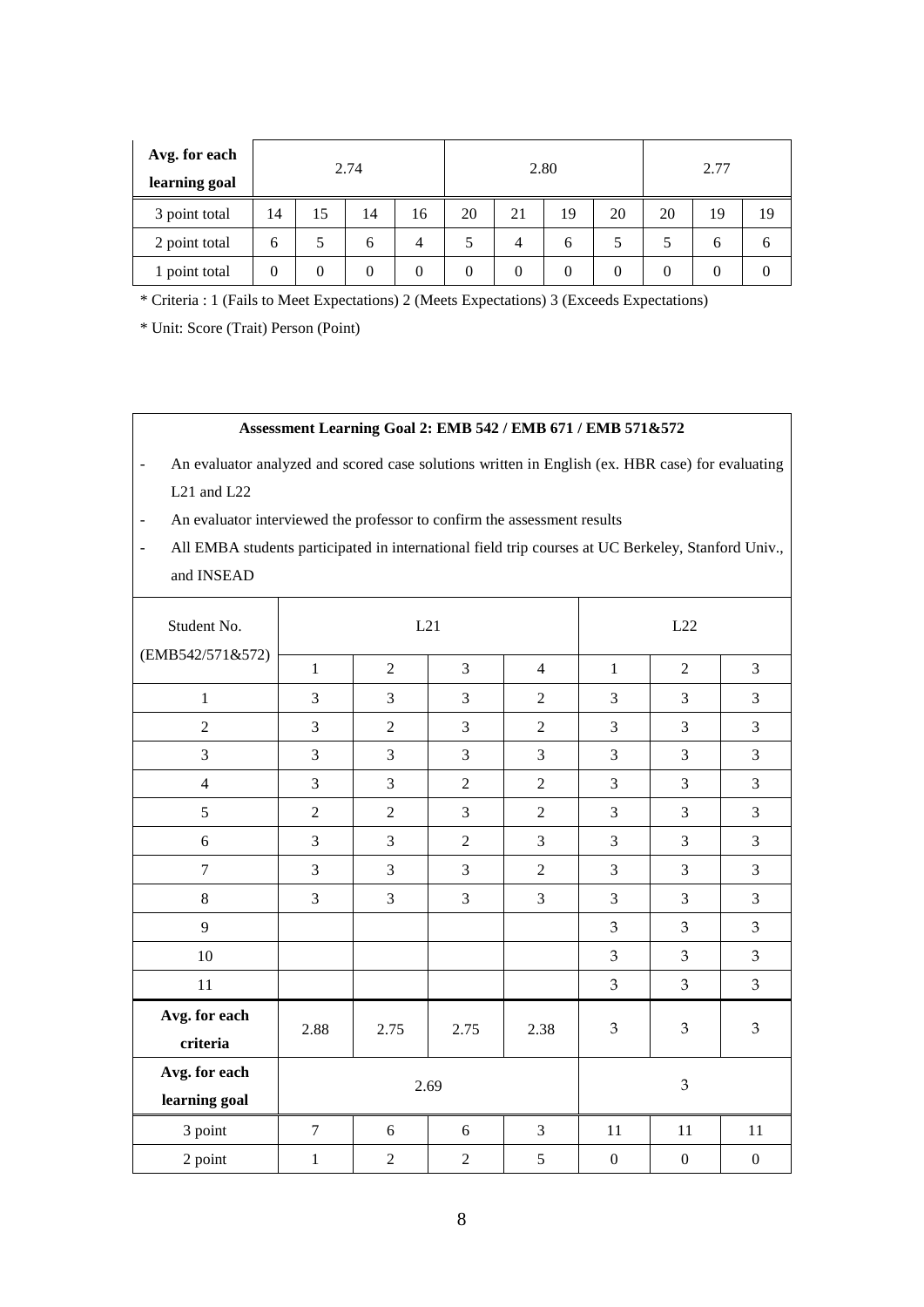|--|

\* Criteria : 1 (Fails to Meet Expectations) 2 (Meets Expectations) 3 (Exceeds Expectations)

\* Unit: Score (Trait) Person (Point)

|                                                                                                                      | Assessment Learning Goal 3: EMB 520 / EMB 562 |                  |                |                |      |                  |                             |  |  |
|----------------------------------------------------------------------------------------------------------------------|-----------------------------------------------|------------------|----------------|----------------|------|------------------|-----------------------------|--|--|
| All lectures were recorded as DVDs and an evaluator analyzed and scored the term project<br>$\overline{\phantom{a}}$ |                                               |                  |                |                |      |                  |                             |  |  |
| presentations and the results from EMB 520                                                                           |                                               |                  |                |                |      |                  |                             |  |  |
| An evaluator interviewed the professor to confirm the assessment results<br>$\overline{\phantom{a}}$                 |                                               |                  |                |                |      |                  |                             |  |  |
| Randomly selected students who participated in EMB 562 class completed the survey                                    |                                               |                  |                |                |      |                  |                             |  |  |
| Student No                                                                                                           |                                               |                  | L31            |                |      | L32              |                             |  |  |
| (EMB 520/562)                                                                                                        | $\mathbf{1}$                                  | $\boldsymbol{2}$ | 3              | $\overline{4}$ | 5    | $\mathbf{1}$     | $\overline{c}$              |  |  |
| $\mathbf{1}$                                                                                                         | 3                                             | 3                | 3              | 3              | 3    | 3                | 3                           |  |  |
| 2                                                                                                                    | 3                                             | 3                | 3              | 3              | 3    | 3                | 3                           |  |  |
| 3                                                                                                                    | 3                                             | 3                | 3              | 3              | 3    | 2                | $\overline{c}$              |  |  |
| $\overline{\mathbf{4}}$                                                                                              | 3                                             | 3                | 3              | 3              | 3    | 2                | $\mathfrak{2}$              |  |  |
| 5                                                                                                                    | 3                                             | 3                | 3              | 3              | 3    | 3                | 3                           |  |  |
| 6                                                                                                                    | 3                                             | 3                | $\overline{2}$ | 3              | 3    | 3                | 3                           |  |  |
| $\tau$                                                                                                               | 3                                             | 3                | $\overline{2}$ | $\mathfrak{Z}$ | 3    | $\overline{2}$   | $\mathfrak{2}$              |  |  |
| 8                                                                                                                    | 3                                             | 3                | $\overline{2}$ | $\overline{2}$ | 3    | 3                | 3                           |  |  |
| 9                                                                                                                    |                                               |                  |                |                |      | 3                | 3                           |  |  |
| 10                                                                                                                   |                                               |                  |                |                |      | 3                | 3                           |  |  |
| 11                                                                                                                   |                                               |                  |                |                |      | 3                | 3                           |  |  |
| 12                                                                                                                   |                                               |                  |                |                |      | 3                | 3                           |  |  |
| 13                                                                                                                   |                                               |                  |                |                |      | 3                | 3                           |  |  |
| 14                                                                                                                   |                                               |                  |                |                |      | 3                | 3                           |  |  |
| 15                                                                                                                   |                                               |                  |                |                |      | 3                | 3                           |  |  |
| 16                                                                                                                   |                                               |                  |                |                |      | 3                | 3                           |  |  |
| 17                                                                                                                   |                                               |                  |                |                |      | $\overline{2}$   | $\sqrt{2}$                  |  |  |
| $18\,$                                                                                                               |                                               |                  |                |                |      | $\boldsymbol{2}$ | $\sqrt{2}$                  |  |  |
| 19                                                                                                                   |                                               |                  |                |                |      | 3                | $\mathfrak{Z}$              |  |  |
| $20\,$                                                                                                               |                                               |                  |                |                |      | 3                | $\ensuremath{\mathfrak{Z}}$ |  |  |
| Avg. for each<br>criteria                                                                                            | 3.00                                          | 3.00             | 2.63           | 2.88           | 3.00 | 2.75             | 2.75                        |  |  |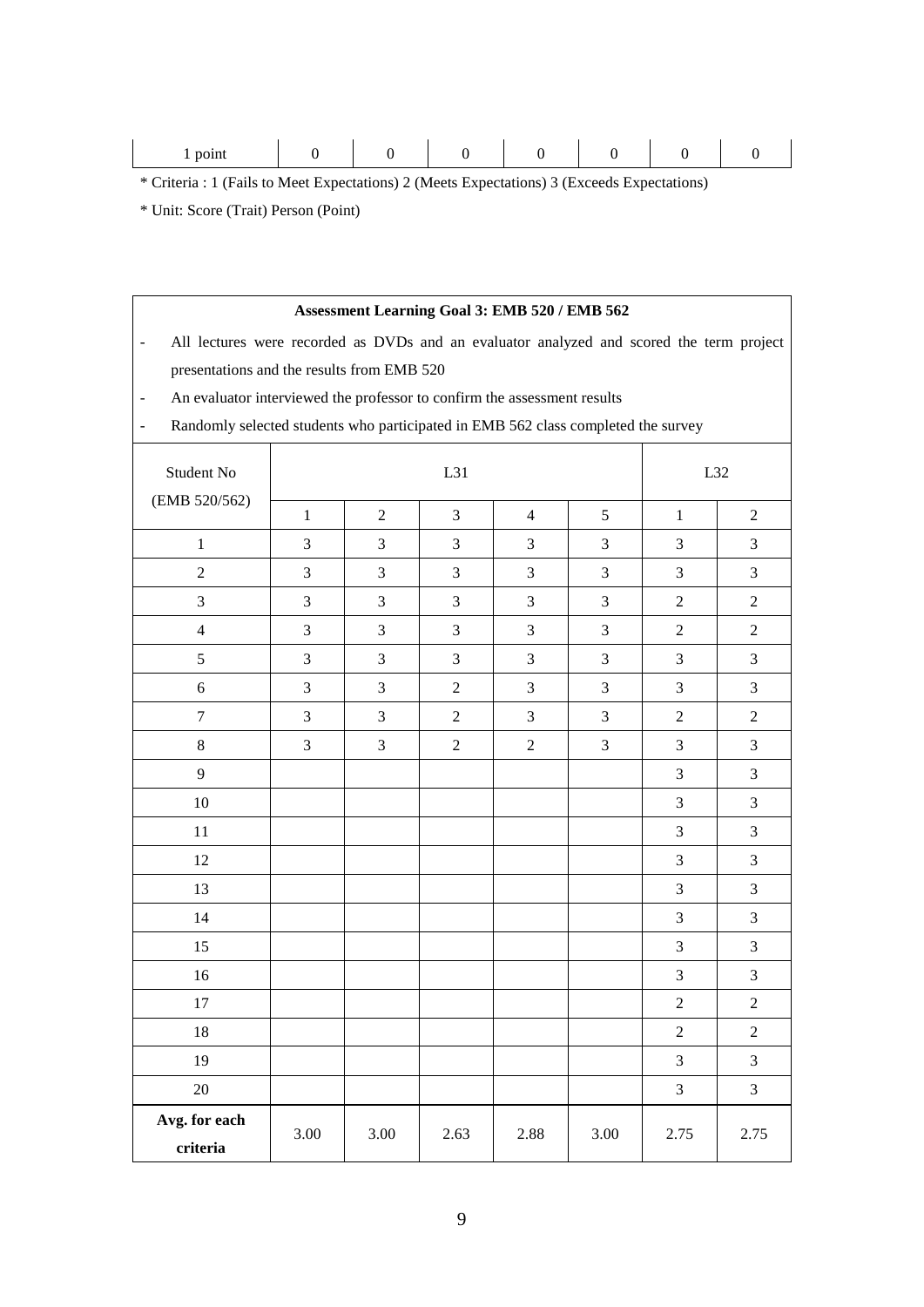| Avg. for each<br>learning goal |   |   | 2.75 |   |    |    |
|--------------------------------|---|---|------|---|----|----|
| 3 point                        | Ω | 8 |      | 8 | 15 | 15 |
| 2 point                        |   |   |      |   |    |    |
| 1 point                        |   |   |      |   |    |    |

\* Criteria : 1 (Fails to Meet Expectations) 2 (Meets Expectations) 3 (Exceeds Expectations)

\* Unit: Score (Trait) Person (Point)

#### **Assessment Learning Goal 4: EMB 530/ EMB 511**

- Whole lectures were recorded as DVDs and an evaluator analyzed and scored the term project presentations
- An evaluator analyzed and scored term project outputs from EMB 601
- An evaluator analyzed and scored case solutions from EMB 511

| Student No<br>(EMB             | L41              |                  |                  |                  |                  |                  | L42              |                  |                  |                  |                |                  |                  |
|--------------------------------|------------------|------------------|------------------|------------------|------------------|------------------|------------------|------------------|------------------|------------------|----------------|------------------|------------------|
| 530/511)                       | $\mathbf{1}$     | $\overline{2}$   | 3                | $\overline{4}$   | 5                | 6                | $\overline{7}$   | 1                | $\overline{2}$   | 3                | $\overline{4}$ | 5                | 6                |
| $\mathbf 1$                    | 3                | 3                | $\overline{2}$   | $\overline{2}$   | 3                | 3                | 3                | 3                | 3                | 3                | 3              | 3                | 3                |
| $\overline{2}$                 | 3                | 3                | $\overline{2}$   | $\overline{2}$   | 3                | 3                | 3                | 3                | 3                | 3                | 3              | 3                | $\overline{2}$   |
| 3                              | 3                | 3                | $\overline{2}$   | $\overline{2}$   | 3                | 3                | 3                | 3                | 3                | 3                | 3              | $\overline{2}$   | 3                |
| $\overline{4}$                 | 3                | 3                | $\overline{2}$   | $\overline{2}$   | 3                | 3                | 3                | 3                | 3                | 3                | 3              | $\overline{2}$   | $\mathfrak{2}$   |
| 5                              | 3                | 3                | $\overline{2}$   | $\overline{2}$   | 3                | 3                | 3                | 3                | $\overline{2}$   | 3                | 3              | $\overline{2}$   | $\overline{2}$   |
| 6                              | 3                | 3                | $\overline{2}$   | $\overline{2}$   | 3                | 3                | 3                | 3                | 3                | 3                | 3              | $\overline{2}$   | $\overline{2}$   |
| $\tau$                         | 3                | 3                | $\overline{2}$   | $\overline{2}$   | 3                | 3                | 3                | 3                | $\overline{2}$   | 3                | 3              | $\overline{2}$   | $\overline{2}$   |
| $\,8\,$                        | 3                | 3                | $\overline{2}$   | $\overline{2}$   | 3                | 3                | 3                | 3                | $\overline{2}$   | $\mathbf{2}$     | 3              | $\overline{2}$   | $\overline{2}$   |
| Avg. for each<br>criteria      | 3.00             | 3.00             | 2.00             | 2.00             | 3.00             | 3.00             | 3.00             | 3.00             | 2.63             | 2.88             | 3.00           | 2.25             | 2.25             |
| Avg. for each<br>learning goal | 2.71             |                  |                  |                  |                  |                  | 2.67             |                  |                  |                  |                |                  |                  |
| 3 point                        | 8                | 8                | $\mathbf{0}$     | $\Omega$         | 8                | 8                | 8                | 8                | 5                | $\overline{7}$   | 8              | $\overline{2}$   | $\overline{2}$   |
| 2 point                        | $\boldsymbol{0}$ | $\Omega$         | 8                | 8                | $\Omega$         | $\mathbf{0}$     | $\Omega$         | $\boldsymbol{0}$ | 3                | $\mathbf{1}$     | $\Omega$       | 6                | 6                |
| 1 point                        | $\boldsymbol{0}$ | $\boldsymbol{0}$ | $\boldsymbol{0}$ | $\boldsymbol{0}$ | $\boldsymbol{0}$ | $\boldsymbol{0}$ | $\boldsymbol{0}$ | $\boldsymbol{0}$ | $\boldsymbol{0}$ | $\boldsymbol{0}$ | $\overline{0}$ | $\boldsymbol{0}$ | $\boldsymbol{0}$ |

\* Criteria : 1 (Fails to Meet Expectations) 2 (Meets Expectations) 3 (Exceeds Expectations)

\* Unit: Score (Trait) Person (Point)